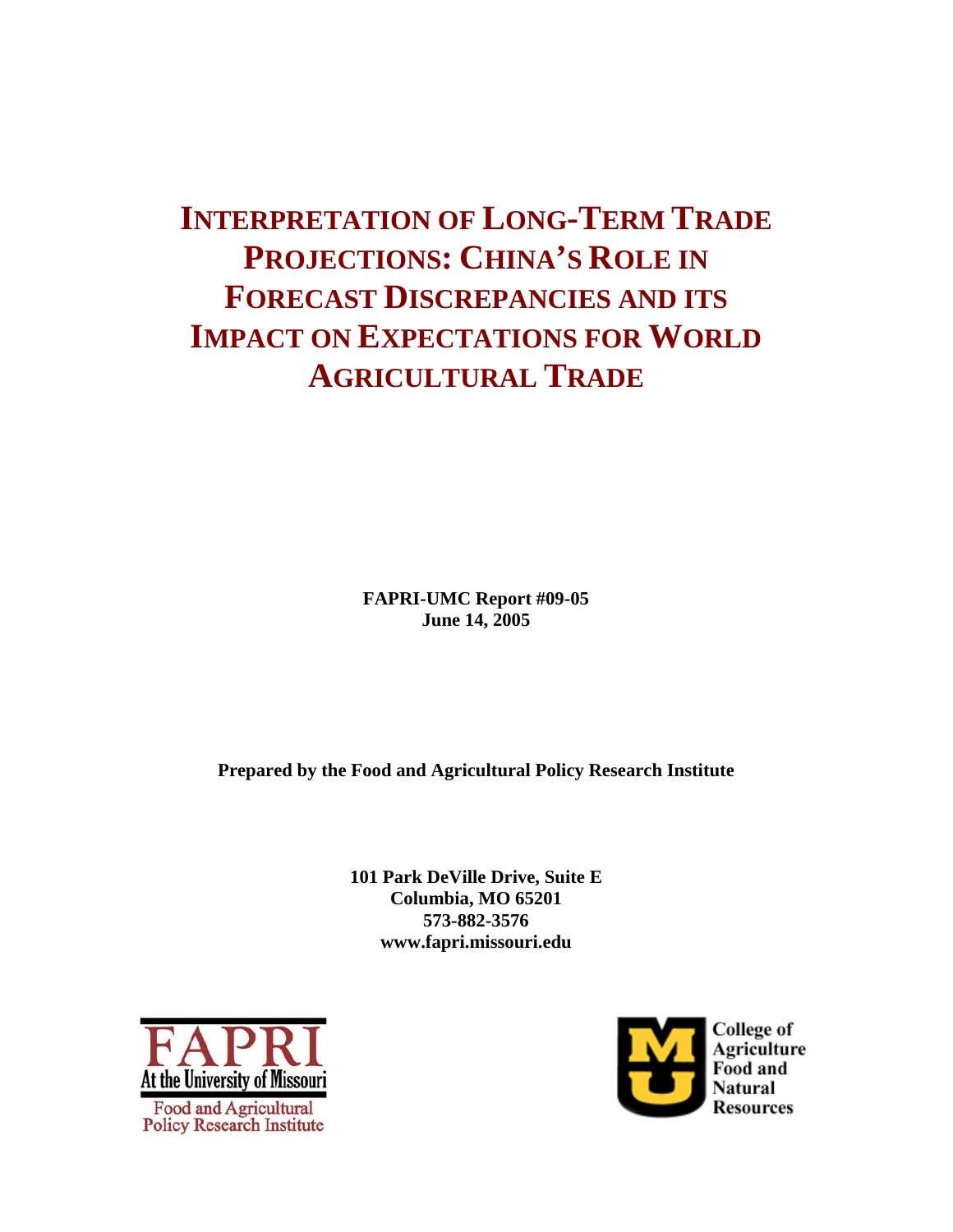# **Interpretation of Long-Term Trade Projections: China's role in forecast discrepancies and its impact on expectations for world agricultural trade.**

Seth Meyer, James Hansen and William Meyers<sup>[1](#page-1-0)</sup>

Making long-term projections of global market conditions, and U.S. export demand in particular, is difficult at best. FAPRI projections extend only over the next 10 years because it is our judgment that longer-term projections depend on numerous factors that are highly uncertain or even unknowable so far in advance. Other organizations and agencies conduct world market assessments over shorter and longer periods than FAPRI's projection. OECD recently extended its projection period from five to ten years. The International Food Policy Research Institute (IFPRI) has done projections to 2025 and the Food and Agriculture Organization of the United Nations (FAO) has done one to 2030. Sparks Companies, now Informa, has done a long-term export assessment for the U.S. Army Corps of Engineers that extends to 2050. Usually, projections that go beyond 10 years are done for a specific purpose and much less frequently than the annual FAPRI outlook.

 It is important when interpreting projections, especially long-term projections, to be clear on the purpose of the analysis and the underlying assumptions used in the process. FAPRI's 10-year outlook is not a "forecast" in the sense of being a prediction of what is expected to occur over the next 10 years. Instead, it is a projection conditional on a number of assumptions, some of which are very unlikely to hold for 10 years. For example, FAPRI's baseline assumes that current policies remain in place indefinitely, even though one might reasonably expect changes in U.S., China , European Union (EU), and other major trading countries policies, and a new World Trade Organization (WTO) agreement to occur sometime in the next 10 years. In addition, rapid economic growth in areas such as China invariably leads to changes in government policies as well as changes in consumer demand and productivity.

This constant policy approach is used by FAPRI as well as the USDA for the purpose of generating a baseline from which to do policy scenarios that evaluate the future impacts of proposed policy changes. Further, as a research institute that analyzes but does not make policy or even policy recommendations, it would be improper for FAPRI to suggest likely future legislation from congress. With these factors in mind, the use of a constant policy baseline is a fundamental assumption in all FAPRI baseline projections for policy analysis.

 Aside from the constraint of a constant agricultural policy baseline, there remains significant uncertainty in the projection. Market conditions, the macro-economic

 $\overline{a}$ 

<span id="page-1-0"></span><sup>&</sup>lt;sup>1</sup> The authors are Research Assistant Professor of Agricultural Economics at the University of Missouri, Agricultural Economist with the USDA and Professor of Agricultural Economics at the University of Missouri, respectively. The comments and opinions in this research are those of the authors alone and do not reflect those of the USDA.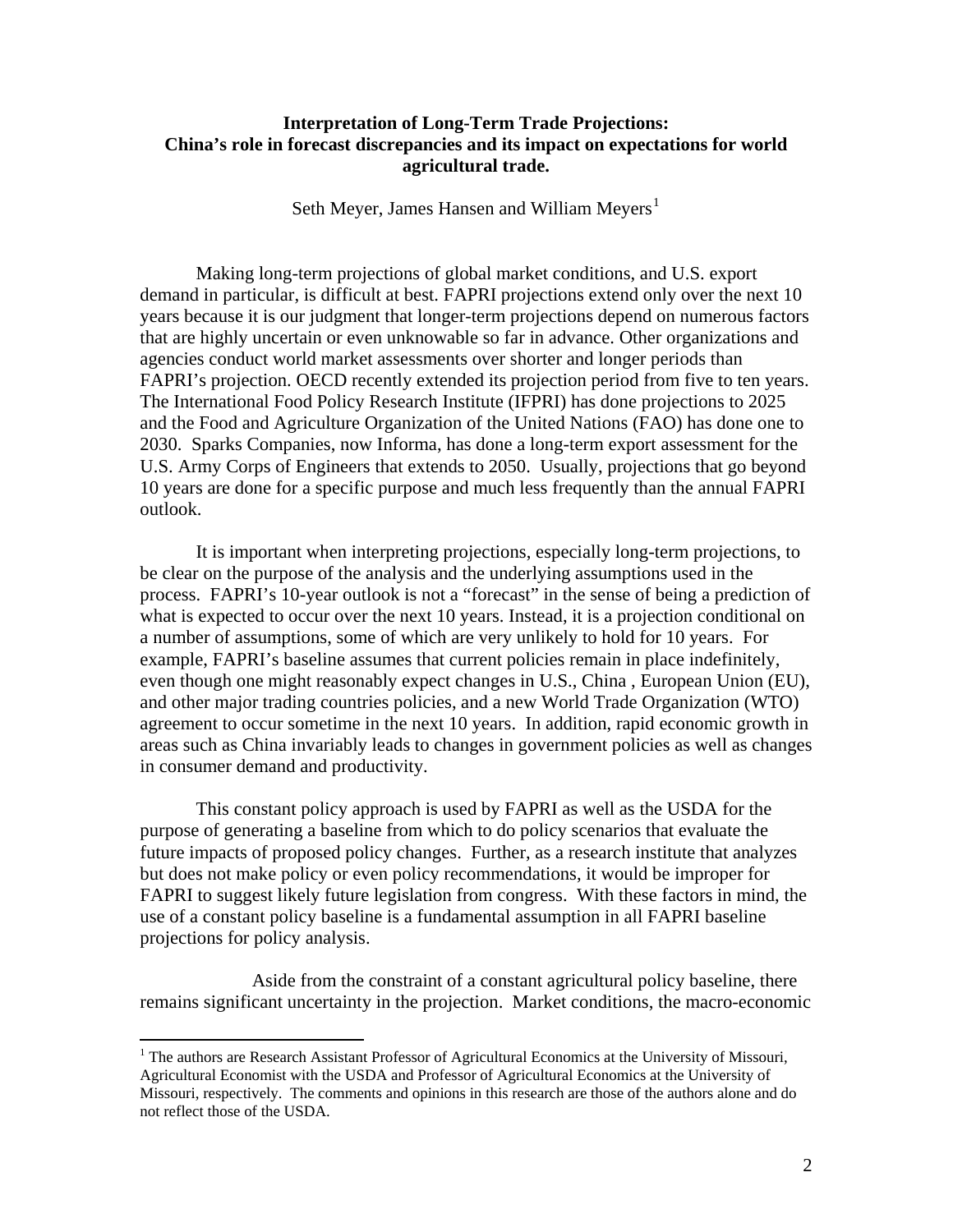climate, macroeconomic policy shifts, and technological growth all play a significant role in uncertainty about the future. Nowhere is this uncertainty better illustrated than in China. With its vast population and large agricultural production, changes in China easily ripple through international trade in primary agricultural products. With this in mind, we will discuss some of the sources of errors in the FAPRI baseline, which errors may be unavoidable, and methods to reduce the occurrence of the remaining errors. While the reasons long-run export projections could miss the mark are numerous, we will focus on policy conditions, macro-economic forecasts, rates of technological change, and data on initial conditions.

# **The 1998 FAPRI China Corn Market Projection**

 To illustrate these errors, we will look at the impact of China's grain projections on a global commodity baseline through a discussion of the 1998 FAPRI China corn outlook as seen in Table 1 (FAPRI). The selection of the 1998 projection is not to illustrate specific errors, but is due to limitations on coverage and time frame constraints. Prior to 1998, the FAPRI China feed grains were modeled as an aggregate including corn, barley and oats. Beginning in 1998, barley, oats, and corn were presented as individual supply and utilization tables. Therefore, to focus on corn, we needed a projection after 1997. In addition, we needed sufficient time to have elapsed to compare projection values to "historical" values. The 1998 FAPRI world projection was a logical choice for analysis.

|                         | able 1: 1998 FAPRI China corn projection |        |         |         |         |                           |         |         |         |         |         |
|-------------------------|------------------------------------------|--------|---------|---------|---------|---------------------------|---------|---------|---------|---------|---------|
|                         | 96/97                                    | 97/98  | 98/99   | 99/00   | 00/01   | 01/02                     | 02/03   | 03/04   | 04/05   | 05/06   | 06/07   |
|                         | (Million Hectares)                       |        |         |         |         |                           |         |         |         |         |         |
| Area harvested          | 24.50                                    | 23.50  | 24.79   | 24.84   | 24.88   | 24.90                     | 24.93   | 24.95   | 24.98   | 25.00   | 25.03   |
|                         |                                          |        |         |         |         | (Metric Tons per Hectare) |         |         |         |         |         |
| Yield                   | 5.20                                     | 4.47   | 5.00    | 5.08    | 5.15    | 5.23                      | 5.32    | 5.41    | 5.50    | 5.59    | 5.69    |
|                         |                                          |        |         |         |         | (Million Metric Tons)     |         |         |         |         |         |
| <b>Production</b>       | 127.47                                   | 105.00 | 123.97  | 126.07  | 128.19  | 130.34                    | 132.56  | 134.86  | 137.26  | 139.74  | 142.33  |
| <b>Beginning stocks</b> | 23.70                                    | 41.00  | 20.00   | 20.40   | 21.49   | 22.79                     | 23.22   | 23.10   | 23.08   | 22.94   | 22.71   |
| Domestic supply         | 160.17                                   | 146.00 | 143.97  | 146.47  | 149.68  | 153.13                    | 155.79  | 157.96  | 160.34  | 162.69  | 165.04  |
| Feed use                | 88.60                                    | 95.00  | 98.28   | 101.52  | 104.28  | 107.75                    | 110.87  | 113.82  | 117.00  | 119.92  | 122.78  |
| <b>Food and other</b>   | 26.75                                    | 27.25  | 27.52   | 27.75   | 27.91   | 28.12                     | 28.35   | 28.56   | 28.77   | 28.95   | 29.10   |
| <b>Ending stocks</b>    | 41.00                                    | 20.00  | 20.40   | 21.49   | 22.79   | 23.22                     | 23.10   | 23.08   | 22.94   | 22.71   | 22.43   |
| Domestic use            | 156.35                                   | 142.25 | 146.20  | 150.77  | 154.98  | 159.10                    | 162.32  | 165.46  | 168.71  | 171.59  | 174.31  |
| Net exports             | 3.82                                     | 3.75   | $-2.23$ | $-4.30$ | $-5.30$ | $-5.97$                   | $-6.53$ | $-7.50$ | $-8.37$ | $-8.90$ | $-9.26$ |

| Table 1: 1998 FAPRI China corn projection |  |  |
|-------------------------------------------|--|--|
|-------------------------------------------|--|--|

The 1998 China corn projection, shown graphically in Figure 1, is characterized by growing consumption that outpaces production throughout the projection period. Stock levels are stable, in line with historical levels, and are shrinking somewhat relative to domestic consumption at 15 percent. This would be considered quite a tight stock situation: the shortfall between consumption and production is met through increasing imports of corn. While the amount of trade is small relative to overall production and consumption, it should be noted that it represents a definite departure from China's historical trade position as a net exporter of corn.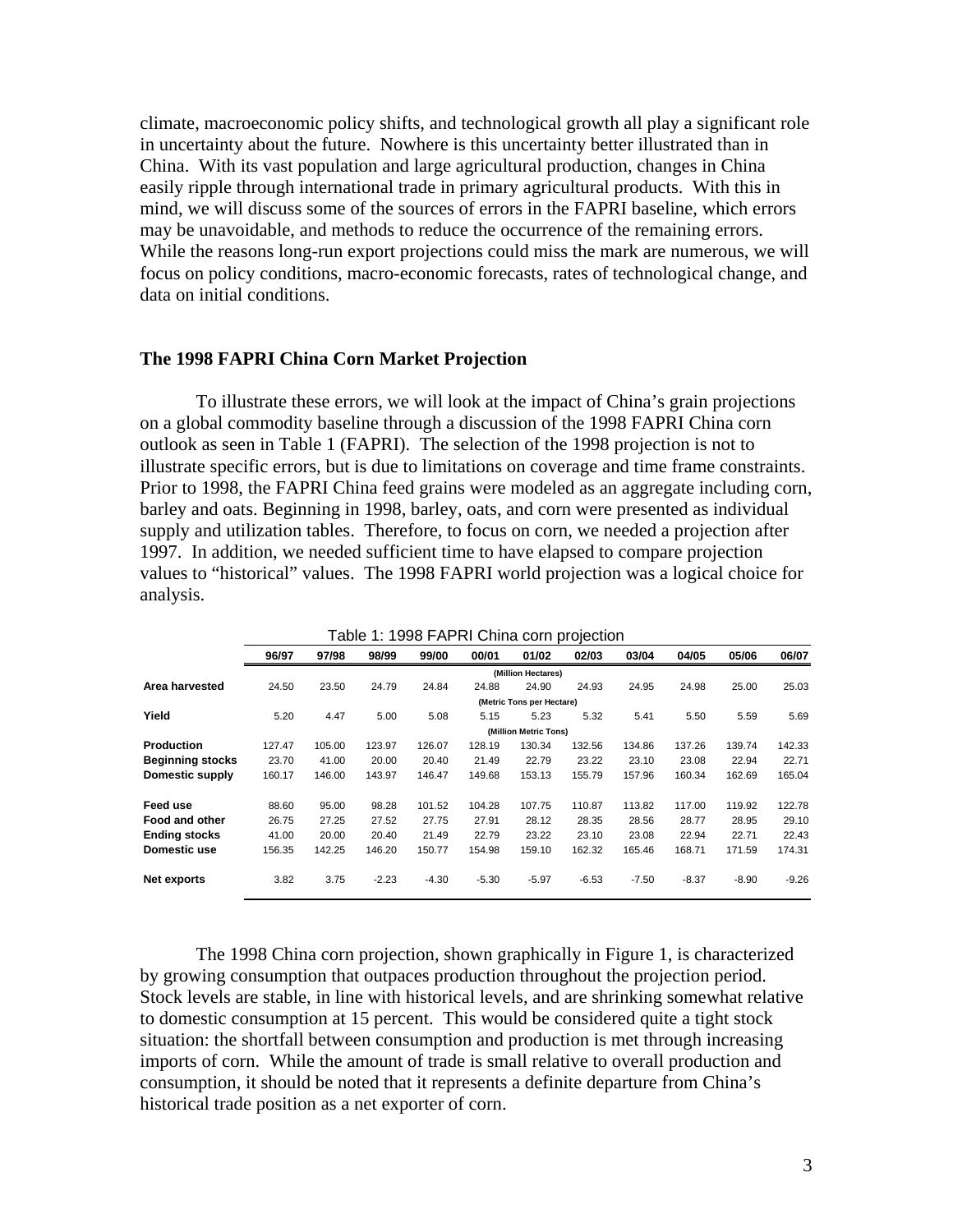

 In comparing the projection to the actual values, the focus is on an average of the 2002-2004 time period. By observing an average of several years, we can avoid distortions associated with production or trade shocks in a single year that could make error values misleading. The errors for the 1998 FAPRI China corn projection are shown in Table 2. The table shows the difference between the projection and the current historical numbers, while the stock change shown represents the actual stock change from historical data. In the 1998 projection, stock changes for 2002-2004 were negligible. The immediate interpretation of these results is that the errors in consumption and production projections would offset each other, and changes in stock data almost fully explain the trade projection errors. We now look at each of these components in more detail.

|                     |         |                       |        |           | Average   |  |  |
|---------------------|---------|-----------------------|--------|-----------|-----------|--|--|
|                     | 2002    | 2003                  | 2004   | 2002-2004 | 2002-2005 |  |  |
|                     |         | (Million Metric Tons) |        | (mmt)     | (percent) |  |  |
| Production          | 11.2    | 19.2                  | 9.6    | 13.3      | 11.0      |  |  |
| Consumption         | 13.3    | 13.0                  | 12.8   | 13.0      | 10.1      |  |  |
| China net imports   | 21.7    | 15.1                  | 13.2   | 16.7      | $-180.7$  |  |  |
| U.S. net exports    | 20.4    | 15.1                  | 20.1   | 18.5      | 41.7      |  |  |
| Actual stock change | $-19.8$ | $-21.1$               | $-9.9$ | $-16.9$   |           |  |  |
|                     |         |                       |        |           |           |  |  |

| Table 2: 1998 FAPRI China corn projection minus actual levels |  |  |  |
|---------------------------------------------------------------|--|--|--|
|                                                               |  |  |  |

Sources: Projections are FAPRI 1998, and actuals are USDA PS&D database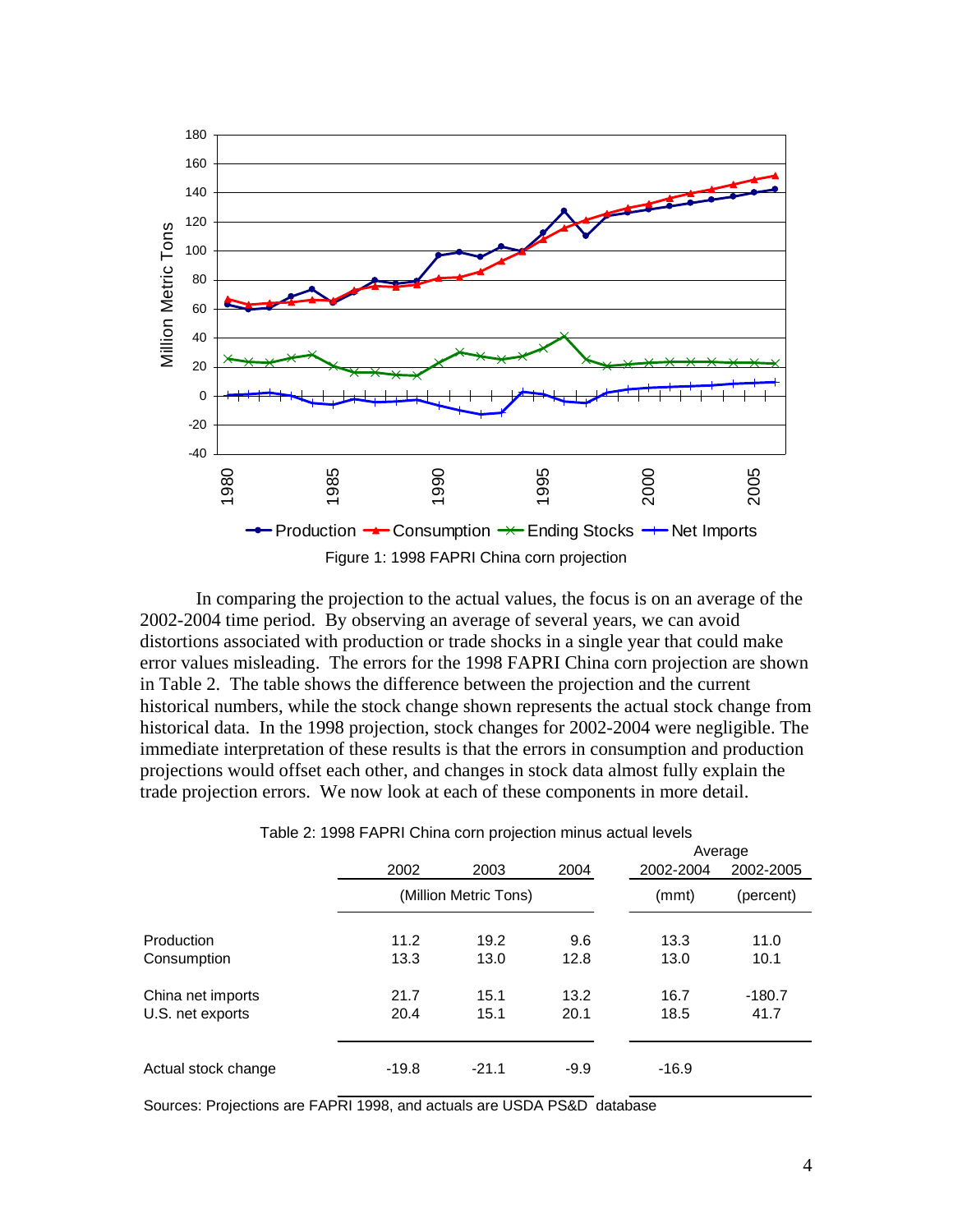## **Area and technological change**

 In observing the supply side errors, the production was overestimated by an average of 13.3 million metric tons over the 2002-2004 period. Production is derived in the model through estimated area and yield equations. The production errors could originate in one or both equations. It is clear from the 1998 area and yield projections, in comparison to historical data, that both were over-estimated (Figure 2). With respect to anticipated errors it is necessary to determine if supply side errors appear random or systematic through time, so a comparison of subsequent projections should provide additional information.



Figure 2: 1998 FAPRI China area and yield projections compared to actual levels

Figures 3 and 4 show the 1998 projection and subsequent FAPRI China corn area and yield projections through 2004; historical data is shown in black. The area projections are reasonably consistent and don't appear to exhibit systematic error; therefore, the errors would be evenly distributed around the historical data. The yield projections, while showing consistency in growth rates among the projections, exhibit a significant upward bias. Actual yields almost always fell below baseline yields in all projections from 1998-2004. The results indicate the presence of bias but not its source. Yield growth rates in the FAPRI model are generally a result of trend analysis, and it appears that forecast growth rates are in line with historical trends, while reported yields have slowed since 1998. The systematic errors could be a result of bias by analysts at FAPRI, but there are also other factors to consider.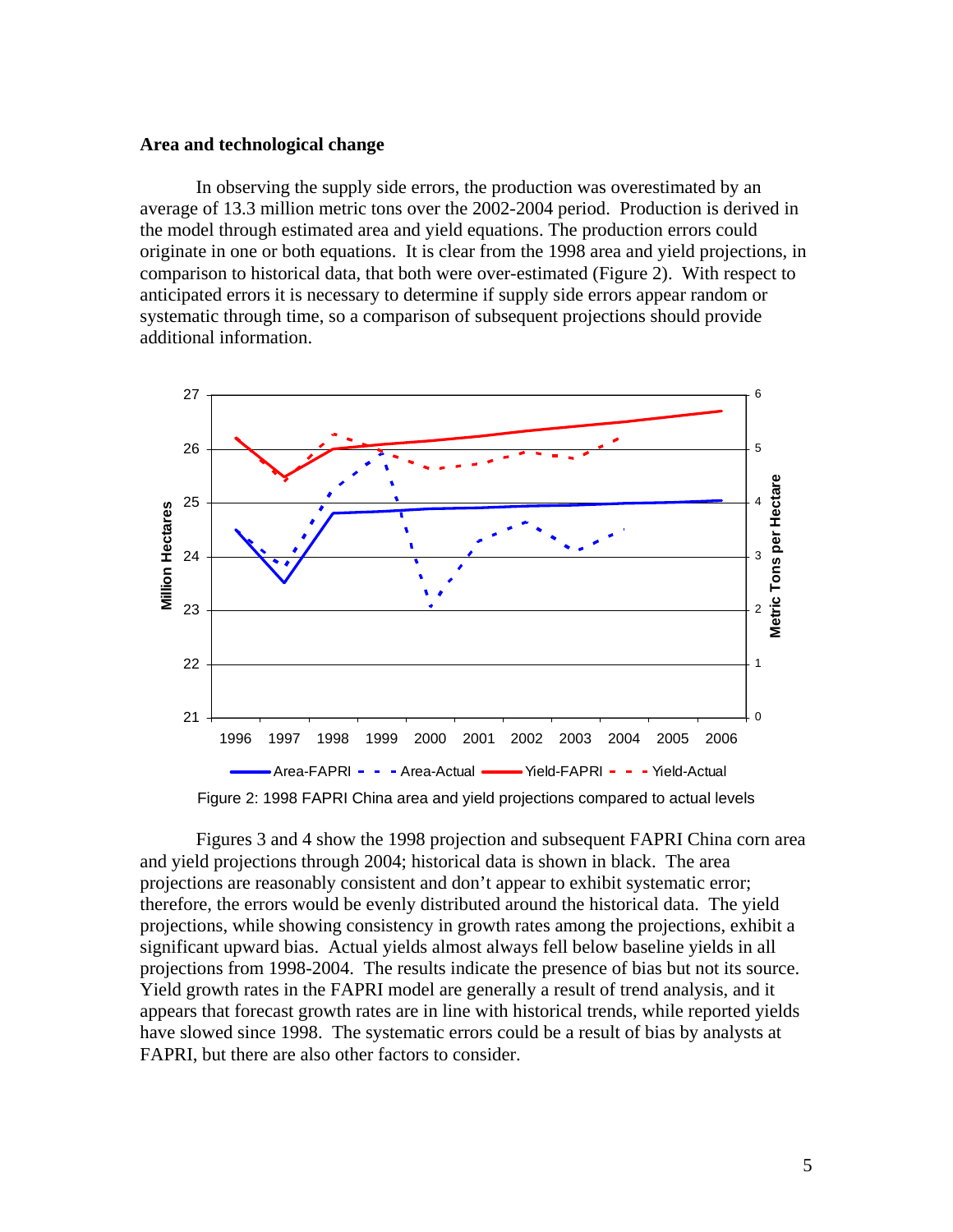Simple trend analysis can fit historical data quite well, but will not capture technological changes in growth until well after such changes have occurred. Yields appear to have slowed, but this would take several years to be fully implemented into a trend analysis. The bias may also be a result of changes in reporting of yields by Chinese farmers. As the government of China changes policies from taxing to subsidizing farmers, then the incentives for farmers to under report acreage and over report yields may be eliminated, which may reduce yield estimates. To compensate for these errors adjustments to trends can be made by analysts, who may interject their opinions about technology growth in China. Yields for many commodities in China are equal to or higher than yields in the United States. However, China's corn yields are significantly lower than the United States, which may provide potential for growth. This growth rate is a source of significant uncertainty in the projections and creates a greater need for interpretation by FAPRI analysts. FAPRI has adjusted to this new information in more recent projections (Figure 4).



Figure 3: China's corn area forecasts and history, 1998-2005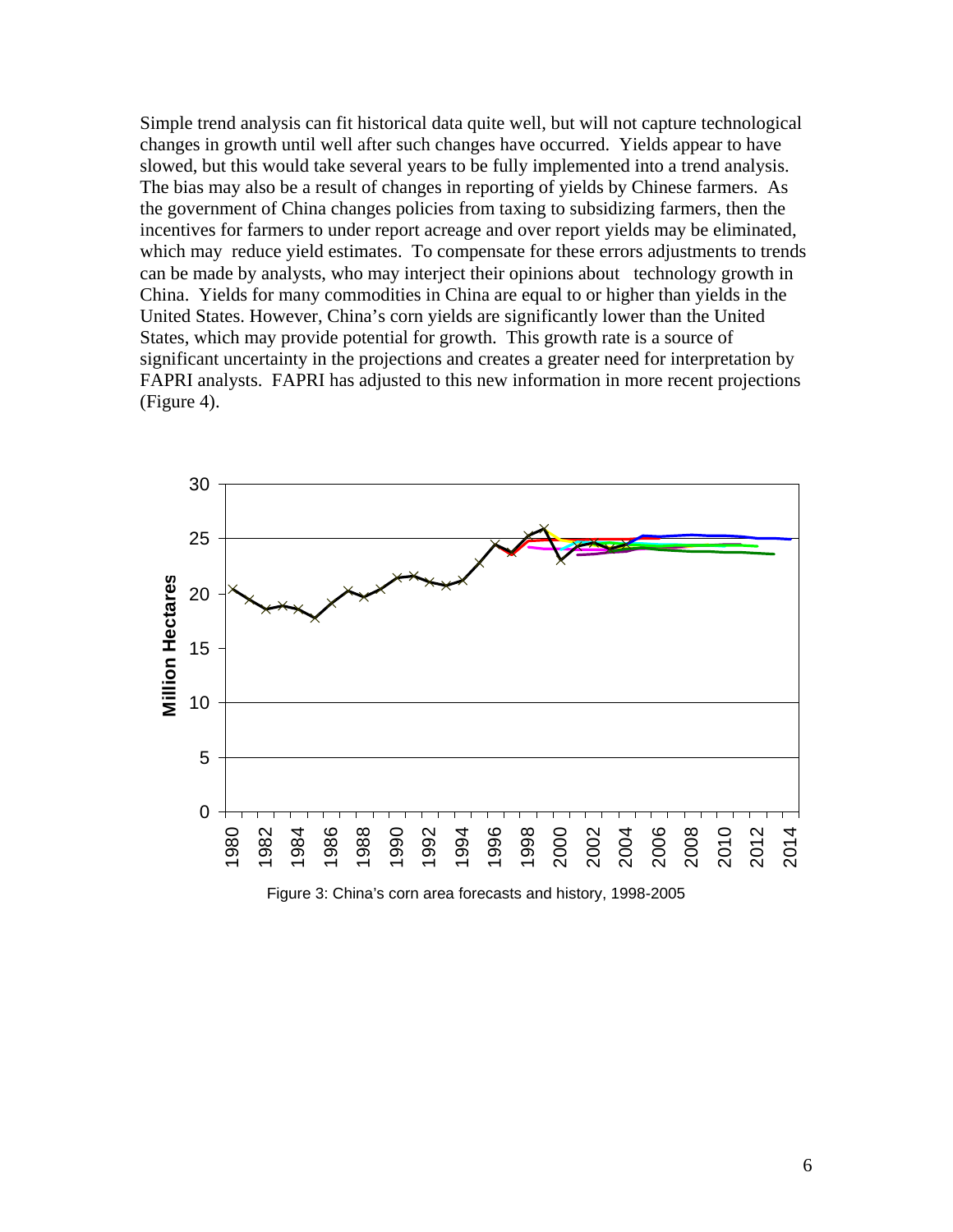

Figure 4: China's corn yield forecasts and history, 1998-2005

## **Consumption and Macroeconomic conditions**

 Focusing on the demand side of the ledger we observe the average error for consumption over the 2002-2004 period from the 1998 projection was similar to the production error at 13.0 mmt, or about 10 percent too high (Table 2). In the FAPRI modeling system, the demand for corn within China is driven primarily by the livestock numbers which is a derived demand for meat. The meat demand is determined by population and income growth. Looking at the macroeconomic variables, we have 5 percent lower 2004 GDP in China than anticipated in 1998 and 0.75 percent lower population. Both of these errors in the exogenous macroeconomic forecast would have caused us to over estimate consumption; however, these variables alone account for only a small fraction of the 10 percent error.

 In addition to the macroeconomic forecast error, there was a significant revision in the USDA's historical data on livestock numbers after the completion of the 1998 projection (USDA-FAS). While the last year or two of the USDA's historical data is often considered preliminary and subject to revision, such changes are ordinarily small and extend back only a few years. This late 1998 USDA revision in livestock numbers reduced cattle and swine inventories by 12.2 percent and 18.7 percent respectively, which forced a change in the level of animal inventories going back several years. The USDA information represents the best data available and is the basis for all FAPRI analysis, but this type of data revision, by definition, is not anticipated and could easily account for the majority of the consumption projection error.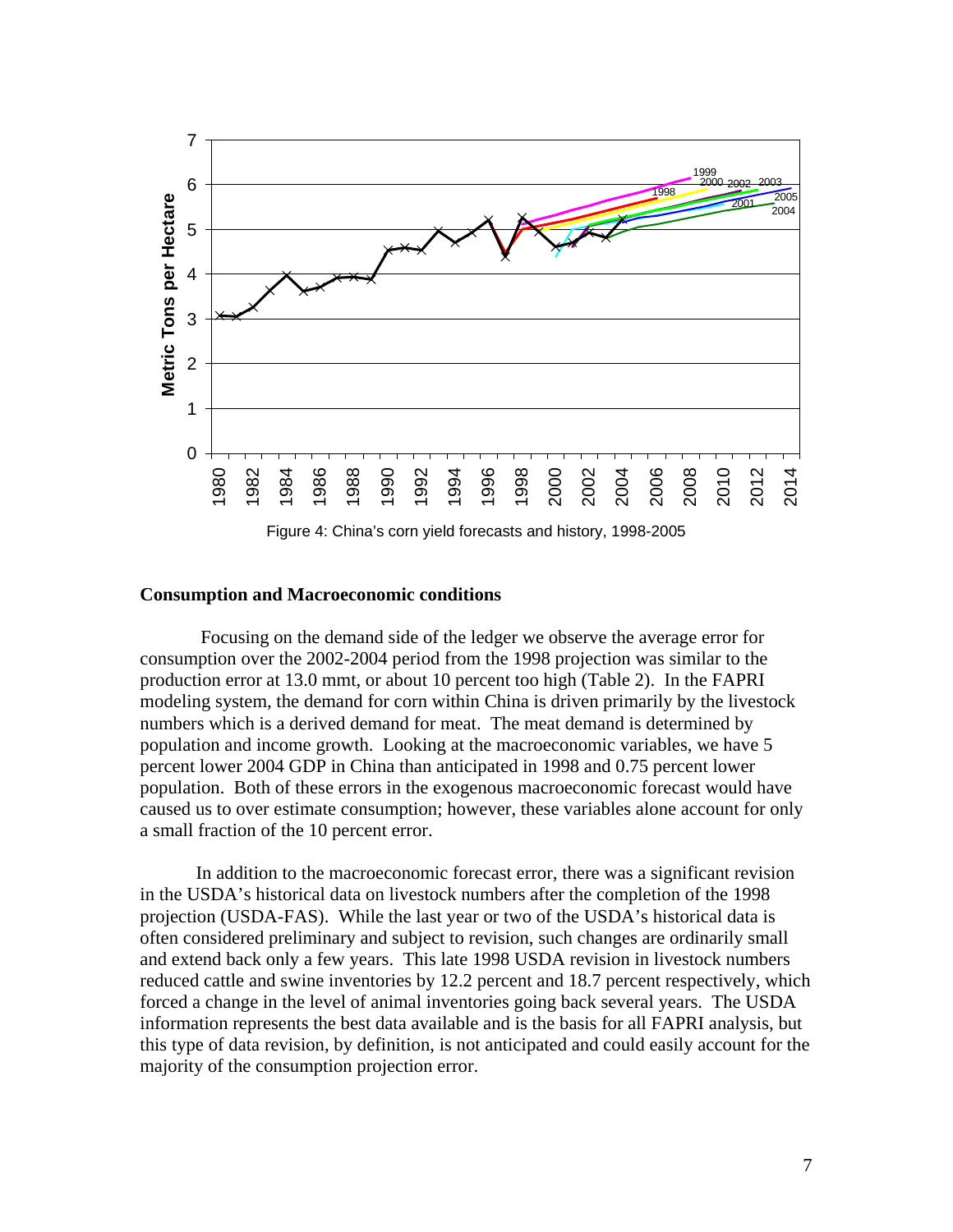

Figure 5: China corn consumption forecasts and history, 1998-2005

## **China's stock holding and another major data revision**

 While the livestock revision alludes to the uncertainty surrounding China data, other variables have seen similar significant revisions. The errors associated with overestimation of production and consumption are quite similar in size and, taken together, can be considered largely trade neutral. Combined, they would not explain any error in the net-trade projection. Again referring to Table 2, it can be seen that China's net imports of corn were overestimated by 16.7 million metric tons annually. In both the original projection and the historical data, corn consumption has outpaced production for the last six years. The only way this is possible is through imports or stock reductions. While the 1998 projection called for China to become a net importer of corn, in reality they have continuously been a small net-exporter of corn, and must have met the production shortfall through stock reductions of approximately 16.7 million metric tons per year. In 1998, the USDA indicated China had total corn stocks of 25 million metric tons. With production running below consumption since 1998, stock reductions that would average 16.7 mmt per year from 2002-2004 and only 25 mmt of available stocks, would give us *negative* stock numbers.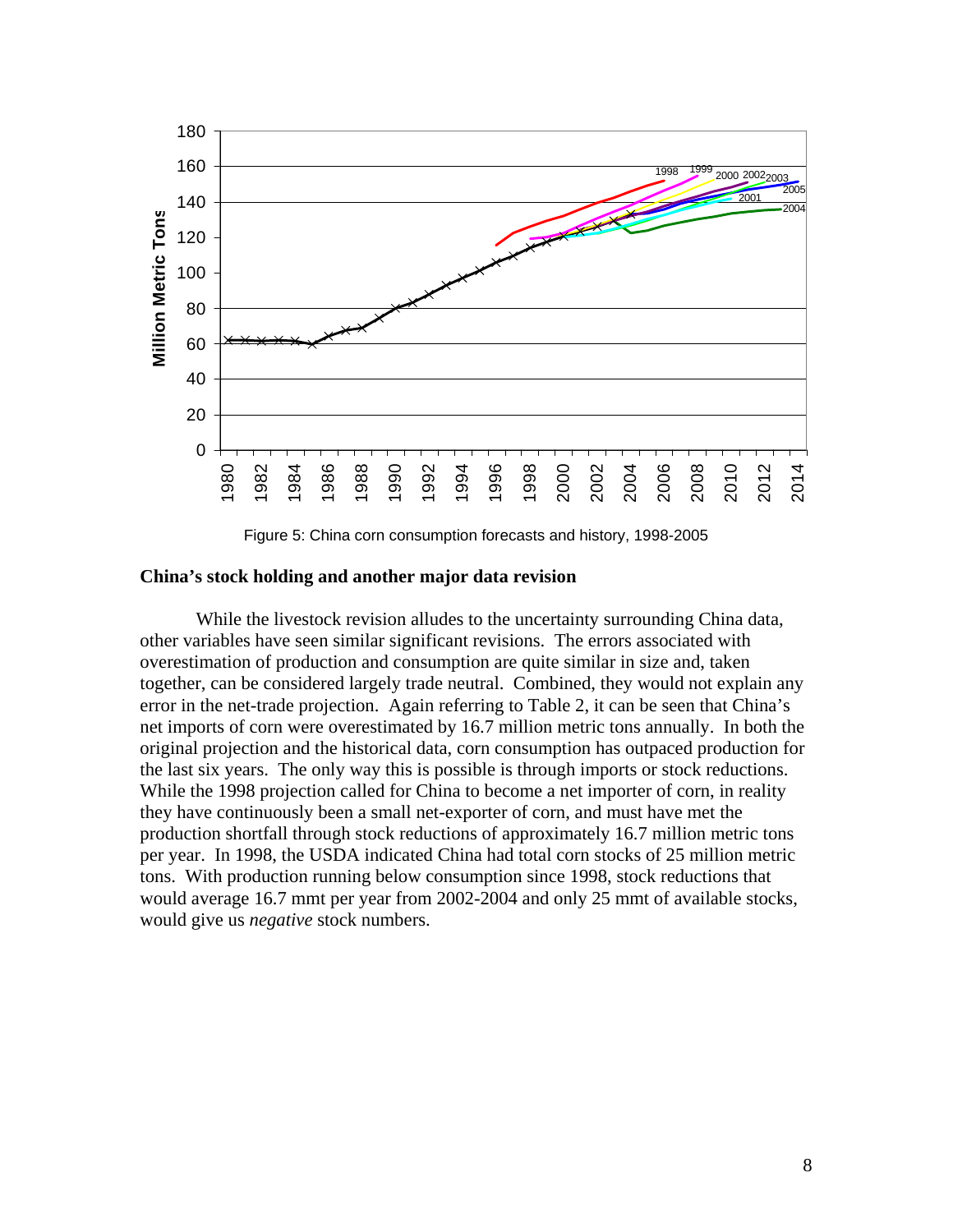

 The government of China considers agriculture grain stock levels to be a state secret. China's government does not regularly release information on grain stock inventories being held. Moreover, the information which is released is for all grains and not by individual composition of grain stocks, therefore no official reporting of stock levels for corn is available. The issue is further complicated by lack of an inventory date within the crop year for the total grains, which means it could be beginning, end, or middle of crop year. The grain stocks in China are held by three main entities which include the government, commercial sector, and farm households. The largest share of total grain stocks are held for food security concerns by farm households for personal consumption. The government sector includes central government state reserves, grains in circulation, and local government reserves. Given the large grain inventory held by farm households, an accurate estimate of grain inventory may be difficult for the

government to ascertain. (Hsin-Hui and Gale)

While production continued to lag behind consumption, and the Chinese maintained a net-export position, it became apparent to the USDA in 2002 that, if the other variables were to be believed, their historic stock levels were far to low. In that year they made an adjustment in stocks, adding approximately 50 mmt to the total stock levels through history, and made additional upward revision of nearly 15 mmt in 2005 shown in Figure 6. Historical stock numbers in the 1998 projection were far lower than the revision, and would be considered largely constrained, so stock changes were very minimal. However, as shown in Table 2, the USDA now estimates that the actual stock changes over the 2002-2004 period averaged 16.9 mmt annually. This amount closely resembles the projection error for China net imports of 16.7 mmt. All else equal, the error associated with China's net trade position can be almost entirely explained by the revision in historic stock numbers.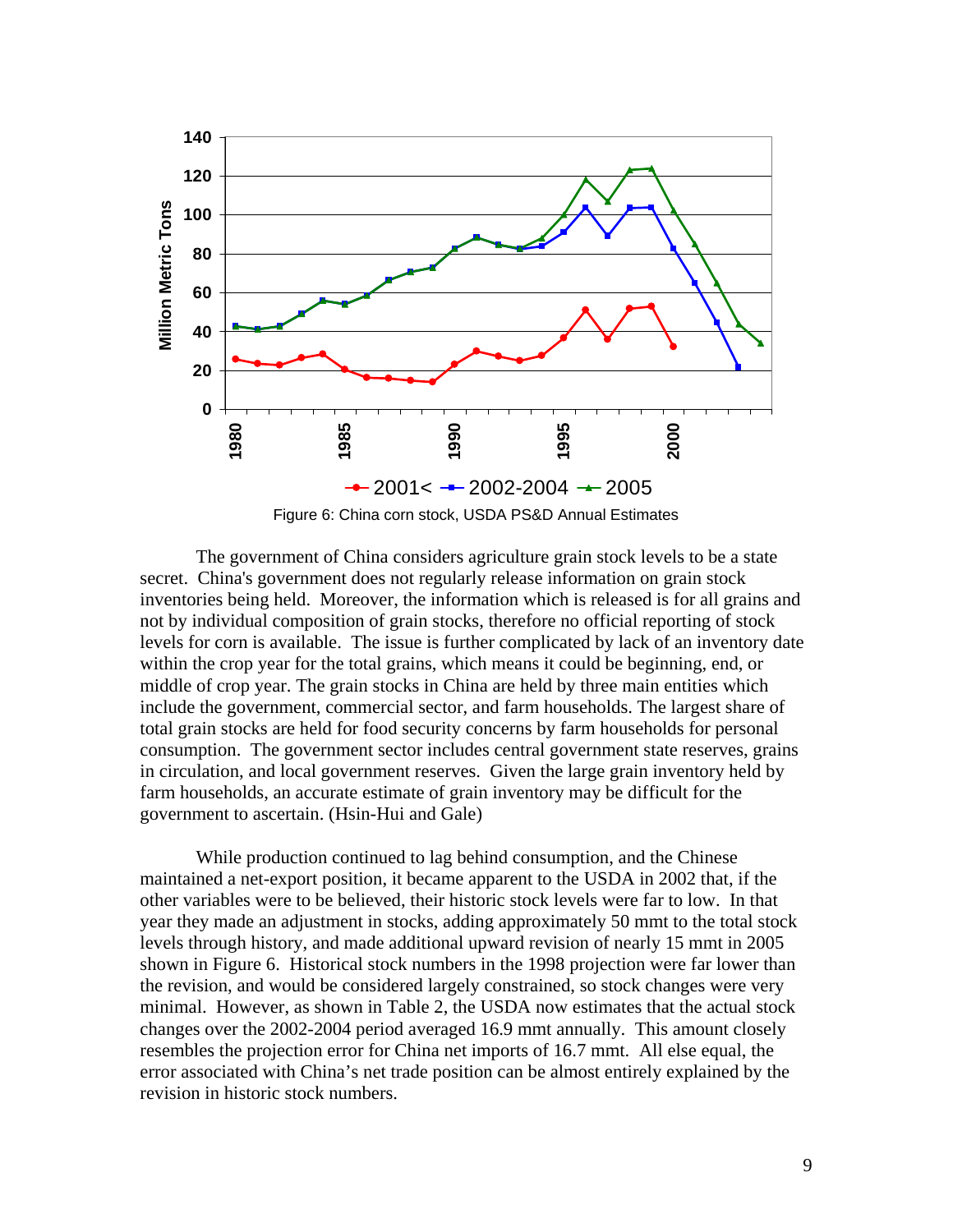Because the Chinese were able to meet demand through stock reductions (previously thought impossible) instead of importing the needed corn, this has major implications for the U.S. corn export projection. The United States is the dominant force in corn trade, and U.S. corn exports from the 1998 FAPRI projection averaged 18.5 mmt above actual amounts in 2002-2004 (Table 2). While not the complete story, the error in China trade due to the revision in their historic holdings of 16.7 mmt annually accounts for over 90 percent of the 18.5 mmt U.S. corn export error. As this data change was incorporated into FAPRI projections, the China import and U.S. export paths have adjusted (Figures 7 and 8)

 The overestimation of U.S. corn exports is not unique to the 1998 FAPRI projection and has been a source of public debate. The old USDA China corn stock data with constrained stocks, accounts for a significant portion of this export optimism when the best information available asserted that China corn stocks were approaching pipeline levels. With the new higher stock levels, optimism about a large volume of China corn imports has also cooled somewhat; however, current historical stocks data puts China in a stock position similar to that assumed in 1998 (Figure 6). If the current stock situation is to be believed, it puts China's corn stocks at 34 million metric tons or approximately a 90 day supply for domestic consumption. There are indicators that stocks truly have tightened over the last several years as internal China grain prices have risen substantially. Further stock revisions are certainly possible and would again effect the projection of China's corn net trade position.

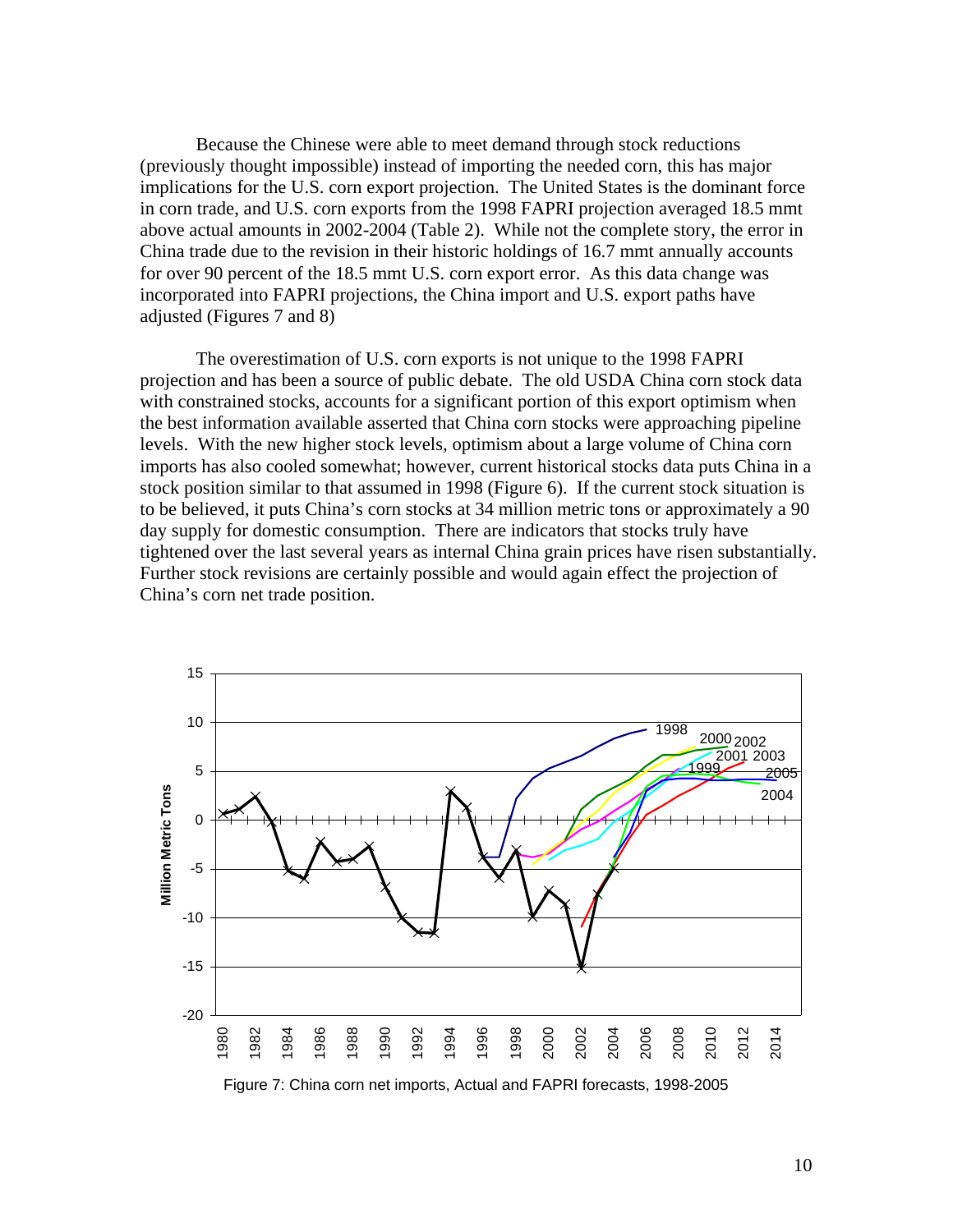

Figure 8: U.S. Corn net-exports, Actual and FAPRI forecasts, 1998-2005

# **What the 1998 China Forecast Tells Us.**

As discussed earlier, FAPRI baselines are current policy baselines. We must assume current domestic U.S. policies throughout the projection period and, given the five year life of U.S. farm programs, such assumptions are almost guaranteed to be wrong. This situation is even more problematic in China, where rapid growth means rapid and continual changes in China's policies. While self sufficiency is important in certain food grains, the Chinese have become increasingly willing to import cotton and soybeans. At the same time, the government has moved from taxation to modest subsidization of its farmers. Rapid growth in the economy and technology has also added uncertainty to the use of inputs and yields within China along with the government's movement toward an open economy based on market signals. Given the assumptions required for the baseline process, these types of errors may be unavoidable. It is for this reason that FAPRI goes through great effort to stress that the outlook is based on current policies.

# **We Should Concern Ourselves with Bias**

 The baseline process is a mix of structural equations and analyst judgment. Structural equations provide the basis for results and the elastic response. Some equations are estimated, while others, due to lack of sufficient data, are synthetic and represent the analyst's best judgment. The analysts exert additional influence on the results through use of equation adjustments. It is this analyst input that could be perceived as bias. While the 1998 China grain projection doesn't show any particular bias it should remain a concern.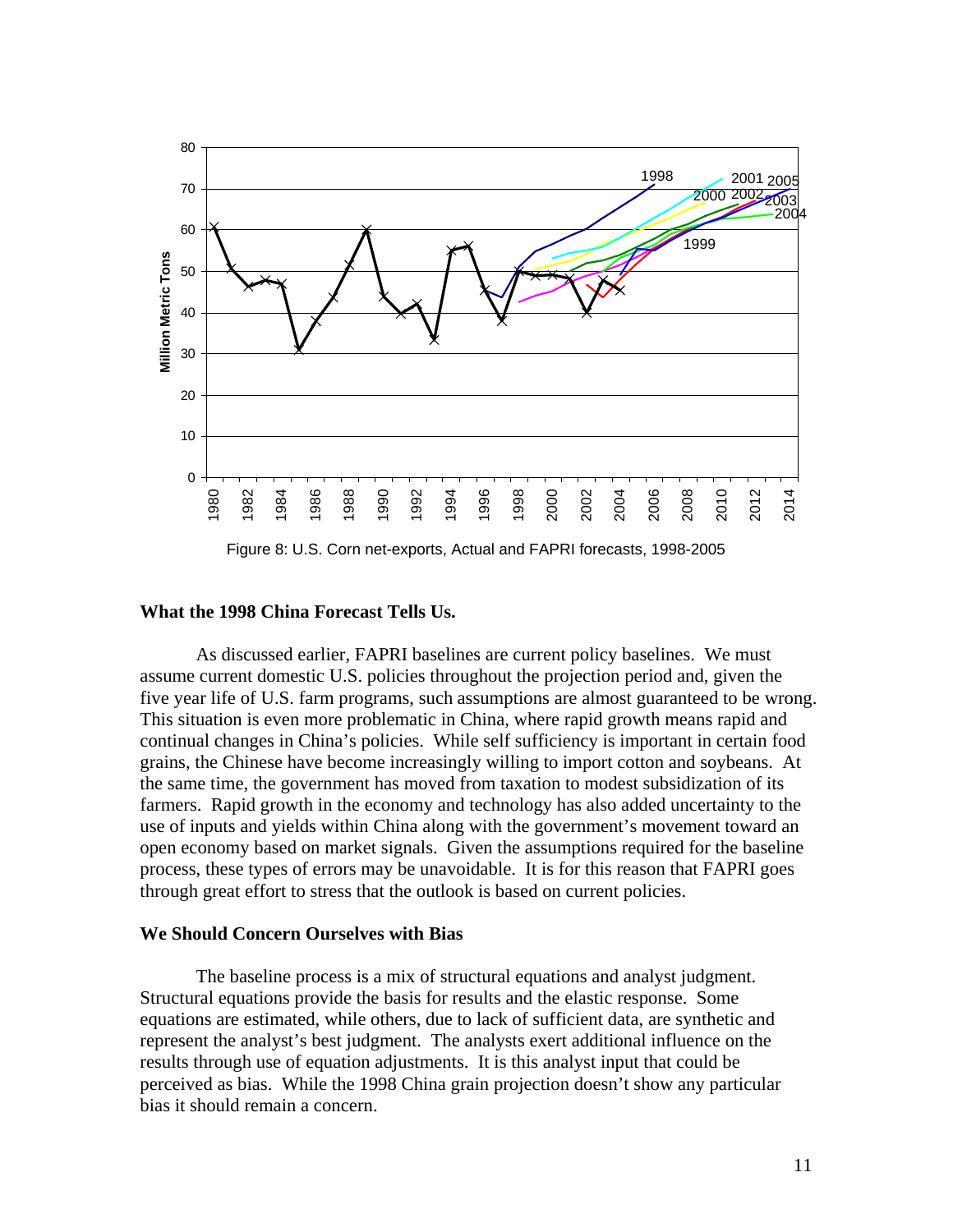Adjustments made to equation errors are only as good as the information available to the analysts as they try to simultaneously handle hundreds of equations spread across a single country's market and thousands of equations for a global commodity with numerous countries and regions. With all the public focus on China, one can imagine analysts getting caught up in the hype surrounding speculation on yield, production, demand, and trade. The FAPRI baseline review process, where the preliminary baseline is presented to a group of researchers and industry experts, provides an opportunity to correct misjudgments by the analysts before the final baseline. Given the importance of China in formulating an appropriate baseline, more effort should be made to involve Chinese researchers and experts in the review process and to spend additional resources to get the baseline more widely viewed by researchers within China as a check on the results.

## **Macro-Economic Factors**

 As with constant policy errors, certain macroeconomic events are unpredictable. While one can argue if China's real GDP grows 7 or 8 percent, it may be difficult or impossible to know if or when China will allow its currency to float against the dollar and what form the currency policy will take. Other factors such as oil price shocks, military conflicts, political tensions, SARS, and avian influenza also impact the results. While the macro-economic forecast used in the baseline process is obtained from an outside source, understanding the reliability of those forecasts and the implications on China's agricultural projection should be evaluated and used to determine the bounds around any projection.

## **Errors from Best Available Data**

 The importance of the quality of current information as a factor that influences the reliability of projections or forecasts has been shown in this review of the 1998 China corn projection. In many locations throughout the world, this data are taken as given or expectations are that revisions will be small. For a large country like China, having accurate current information makes a sizable difference in the anticipated export projections. For many years the data on China's grain stocks suggested they would be likely to reduce exports and increase imports of corn. FAPRI, USDA, and other analyses projected growing US exports based on strong increases in sales to China. As the China data was revised over time, the US export growth projections grew more modest as China's stocks data revisions showed a lower need for imports. If another large stock revision occurred by USDA, it may have a larger effect on U.S. corn trade projections than the U.S. farm bill proposed in 2007.Additional research on China's markets is critical for improving the quality of long term commodities projections and domestic and international policy analysis.

 Model structure could also be adjusted to depend on the data that is considered to be the most reliable. It is generally assumed that trade data on China is the most reliable, with production and consumption data being less reliable and stocks information being the least reliable. However, the stock levels remain a constraint on this change.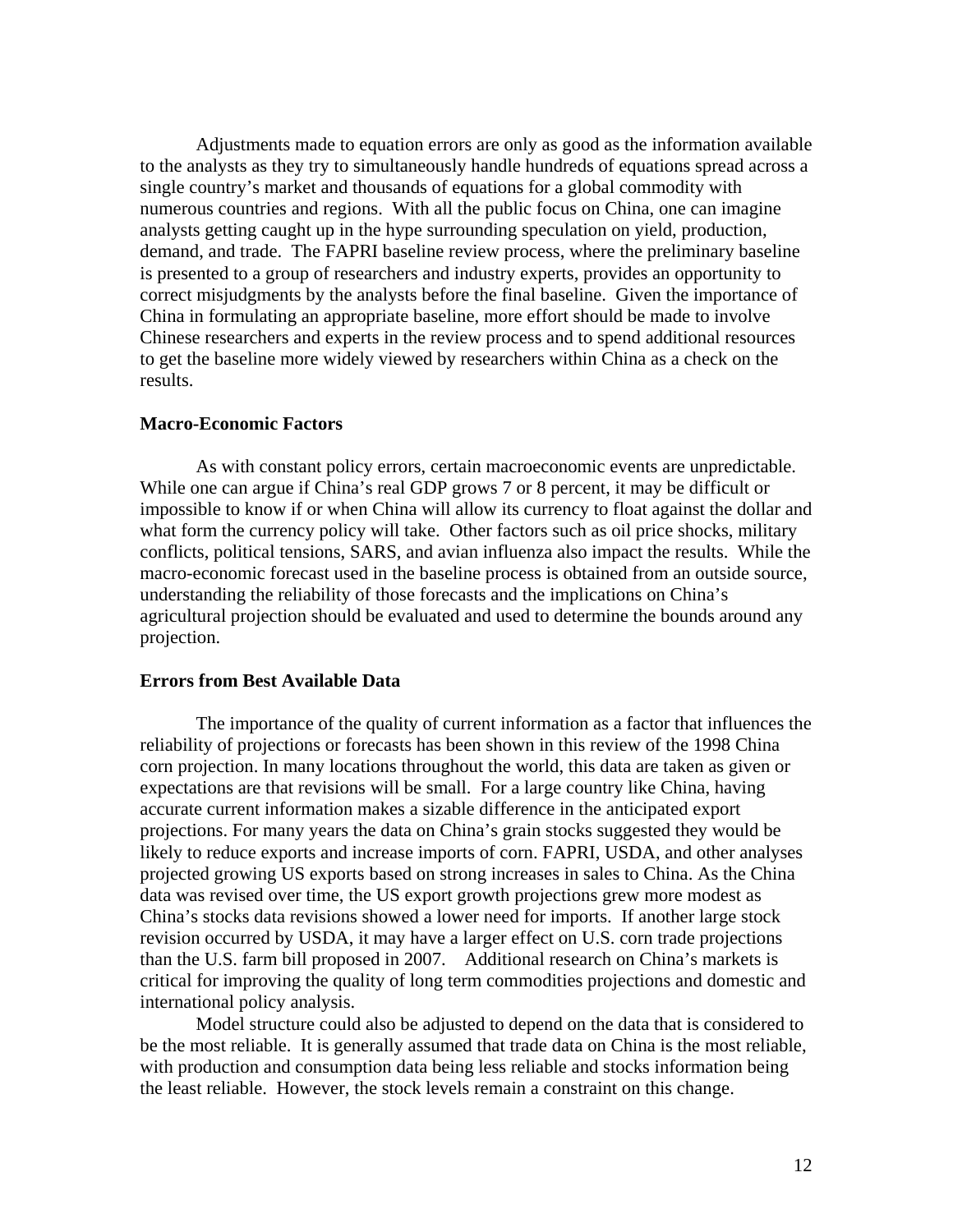Collaboration with other Chinese researchers could also yield some benefits. The use of consumption surveys could help improve demand elasticities and provide insight into how those elasticities might evolve under rapid economic growth.

# **Stochastics as a Potential Partial Solution**

 The domestic portion of the FAPRI deterministic world outlook has been largely supplanted by analysis using a U.S. stochastic model with reduced form equation extensions to mimic the rest of the world. The stochastic model differs from the deterministic model by including draws from the unexplained variation associated with numerous equations in the model. This approach is preferable when looking at estimated government costs which have a non-symmetric distribution with regard to yields as government expenditures are truncated at zero. For example, the errors associated with trend yield analysis form a distribution which can be drawn from multiple times to simulate a possible range of yield forecasts. Those yield forecasts can be used to solve the model putting bounds around the endogenous variables from yield to price and demand. The current stochastic approach therefore largely looks at the second moment of the residual term and not the parameter estimates themselves.

 Some of the sources of errors could be addressed with world stochastic crops and livestock models which currently do not exist. Distributions for exchange rates and GDP growth could be drawn on to account for uncertainty surrounding these variables. This would account for some of the uncertainty surrounding trade and demand categories. While the distribution of yields around a trend is currently employed in the United States, and similar procedure could be implemented in China and around the world, the distribution of errors does not impact errors associated with the underlying trend. The coefficient on trend also has a potential distribution which could be drawn on, capturing the uncertainty surrounding the growth rates in yields. This process of drawing on the coefficient itself is not employed anywhere within the FAPRI system. None of these implemented or proposed stochastic processes address problems associated with uncertainty surrounding current market conditions and large data revisions.

# **Conclusion**

 In the dynamic and rapidly growing economy of China, the uncertainty surrounding any projection is enormous. Some errors are a result of the conditioning assumptions, such as those associated with a constant policy baseline, while others can arise from analyst judgment, macro-economic forecasts, and incorrect information on current market conditions. Given the myriad sources of error, a more rigorous and systematic examination of projection discrepancies each year may be advisable. This exercise also clearly shows that we do not know as much as we should about China's agricultural markets. Improvements in other forecast methods can be easily overwhelmed by great data uncertainty from the world's largest producer and consumer of food.